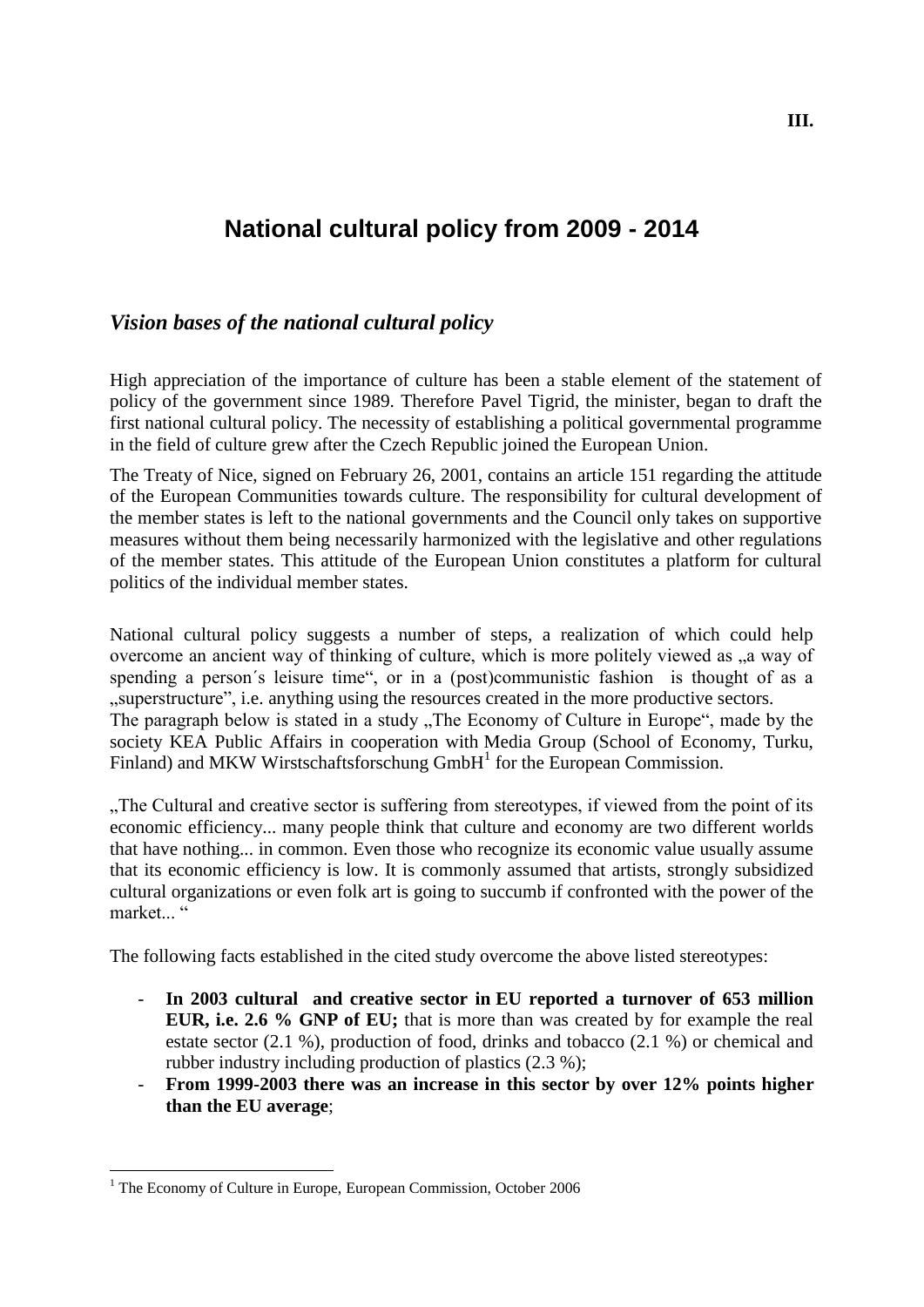- **In 2004 there were over 4.7 million people (2.5 % of the economically active population in the EU) employed in the cultural sector**; and employment in this sector grew faster than the EU average and has shown clear signs of "modernity" or (if you like) a picture of what the scene might look like in future – **more flexible, project oriented, requiring mobility and higher qualifications.** 

Cultural economics is a very potent sector of the European Union. Along with its economic aspects there is another fundamental element: it is the spiritual base of a society, a measurement of its development and part of its identity including the national one. According to analyses this cultural aspect has the potential to become a major driving force of sustainable development, prosperity and the competitive strength of the whole society, mainly for its creativity, which uses culture as a cultivating medium.

Hardly measurable assets such as creativity, social coherence, ability of innovation will become dominant strategic points of the development in the next decades. Competition of Jewish-Christian culture (also called Euro-Atlantic) and mainly Asian cultures and others could prove to be an element influencing lives of whole nations in a similar way to the industrial revolution. The source of these values is mainly the culture and arts.

Culture accumulates capital and at the same time helps overcome the results of social differences, supports education, creativity, self-confidence and regional pride, as well as national and multinational cultural heritage. It contributes to understanding the world´s integrity, including its past, present and future. Such potential of the cultural sector is characteristic for Europe and the Czech Republic located in its very centre could be a model of usefully deriving its benefits.

These are the bases of formulating a vision of the national cultural policy and a starting point of its individual OBJECTIVES and tasks. The vision is the most general and yet comprehensive expression of the desired state and the meaning of culture and the role which culture ought to play in Czech society in the future.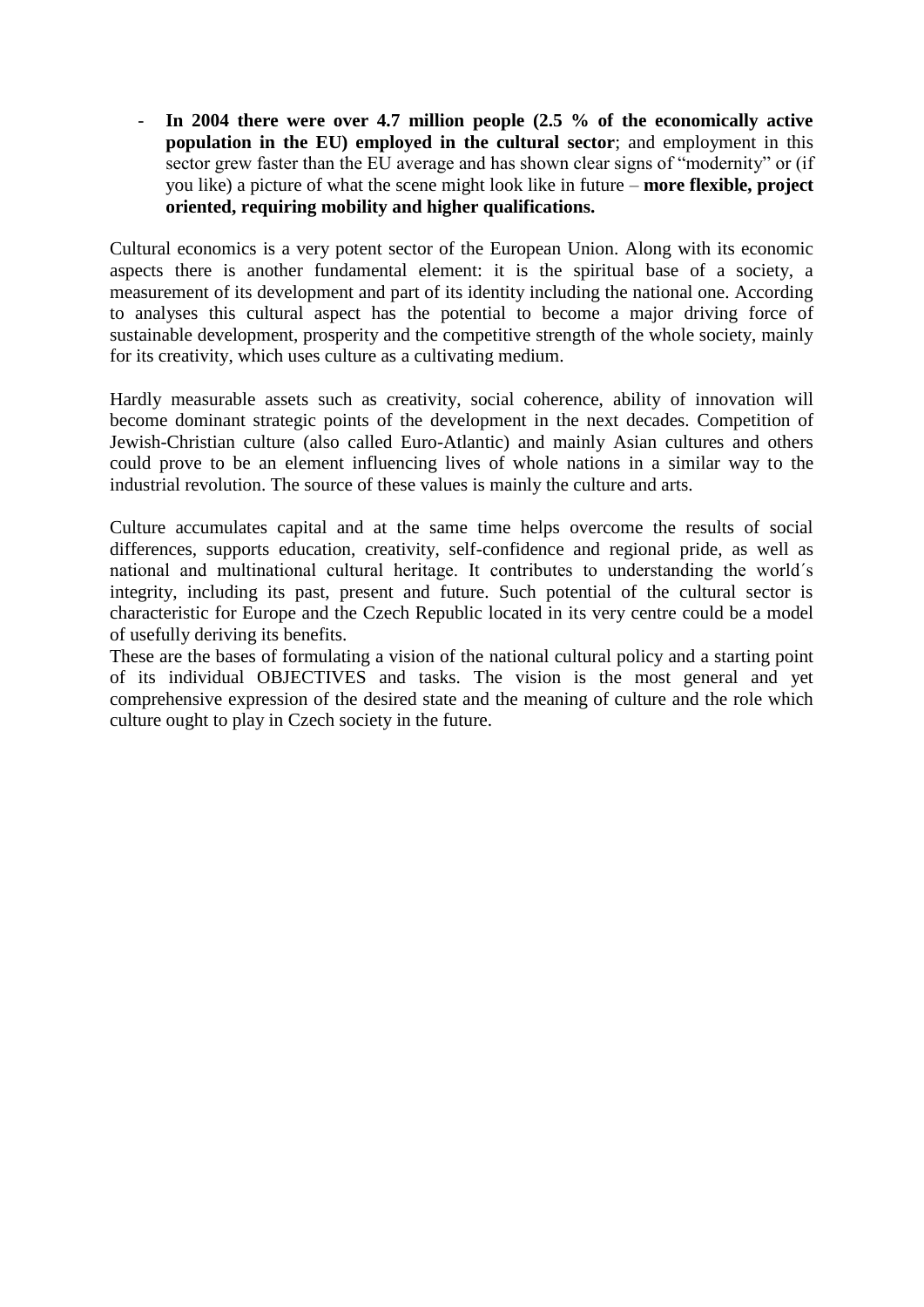# *Vision of the national cultural policy*

Culture can be viewed as a "ticket to the future"; once again the Czech Republic wants **to become a cultural crossroad, it wants to utilize its natural position in a free, open and creative way in the creation of its own culture, in the preservation of cultural heritage and its application in every realm of social life. The task of the state is to create optimal relations between culture and other realms of life of society and therefore enrich the lives of citizens, develop creative opportunities in the economy, research and education, motivate donors as well as provide sufficient resources to strengthen the competitiveness of the state in a global environment.**

This vision of culture briefly explains what we consider most essential.

- *Culture is a sector, which can play a fundamental role in the years to come in the development of Czech society and which can be considered one of the basic elements of an economic, environmental and social development of the state.*
- *The Czech Republic can make use of contacts with European and global influences because of its geographical location and its tradition.*
- *The space for cultural production and for making use of the cultural values created in the past must remain open and accessible.*
- *The task of the state, regions and municipalities and its institutions is not only to support the culture itself but to connect it with other realms of life in a society, particularly to make its values accessible – the cultural heritage as well as the freedom and creativity important for cultural production – so people can make use of it in their various activities.*
- The future competitiveness of the state should be based on these principles.

This vision of culture enables us to formulate some concrete objectives, but first of all the tasks and steps which will contribute to achieving a desirable situation in the sphere of culture in the years to come. This is going to happen in the environment of intensive global competition, which is also the reality which some of the goals of the Lisbon Treaty created by the European Union address. It is not only desirable to reproduce those ideas praising the innovation and creativity as a main driving force in fulfilling the objectives of the European strategies. We consider it more useful that the cultural policy of the state determines specific objectives and steps towards them which will then put into effect the general strategies in the particular environment of the Czech Republic. The support of innovation and creativity, which is frequently preferred, is only one of the dimensions of this effort; the next one, but no less important, is making use of existing – material and non-material – cultural values, by means of which life transcends mere existence. Thus the cultural strategy must also include landscape conservation as well as the preservation of historical monuments and urban complexes, because these form the space of everyday life and influence society in a positive way once they are maintained and used also for economic purposes with respect to their values, or in a negative way once they are neglected and ignored. Without demeaning the importance and the support of original artistic production, we primarily want to give more support to those aspects of culture which also have the potential to stimulate other sectors.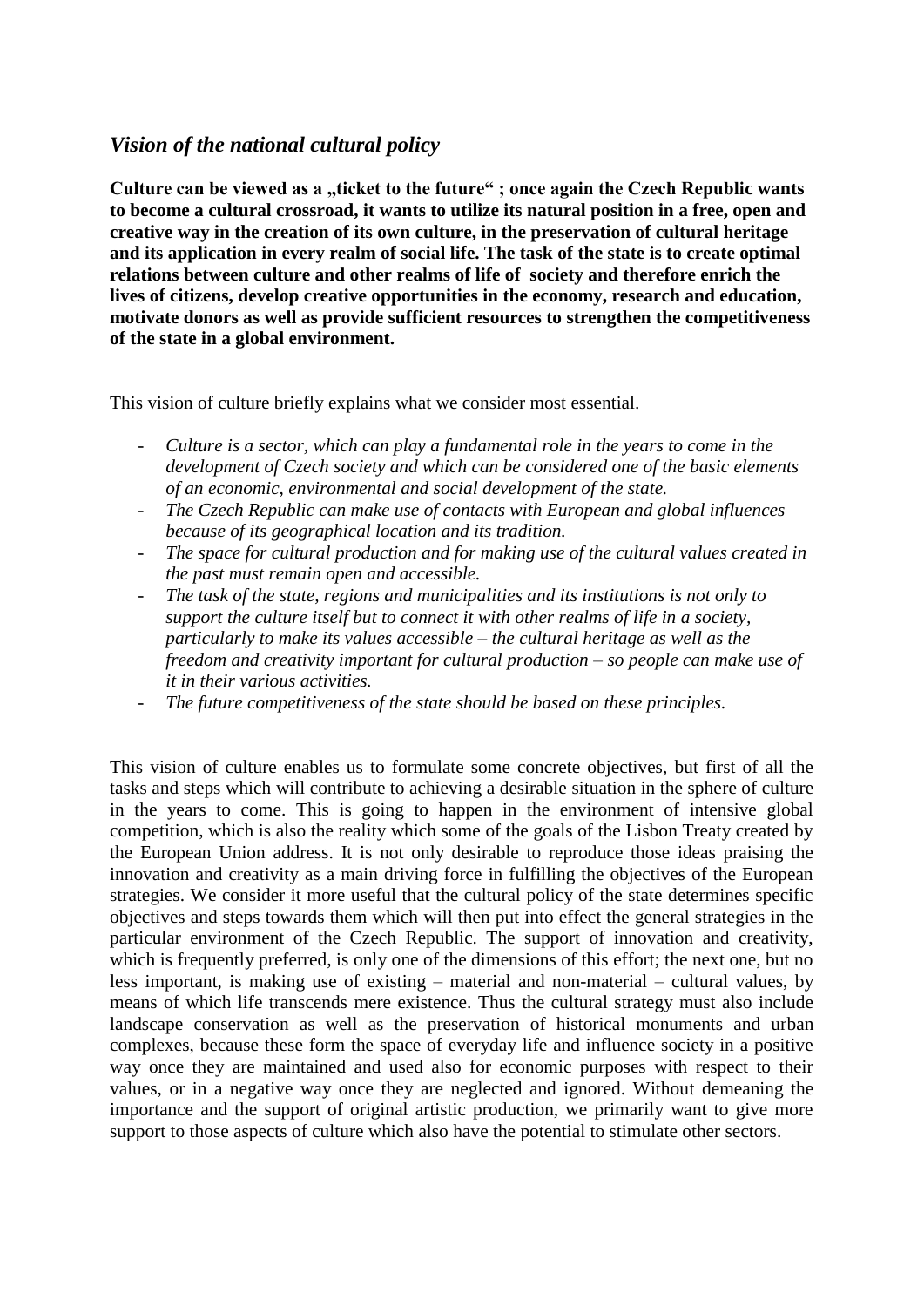# *Cultural policy objectives*

Using the formulation of a vision the objectives of national cultural policy can be defined so that the required cultural dimensions are covered to the maximum extent and at the same time they are internally consistent and original enough compared with the other objectives.

# **OBJECTIVE 1 – ECONOMIC AND SOCIAL DIMENSIONS**

*To use the benefits of the arts and cultural heritage and associated creativity to increase competitive strength in other areas and activities.* 

#### **OBJECTIVE 2 – THE CIVIC DIMENSION – PERSONAL DEVELOPMENT**

*To emphasize the role of culture in individual professional and personal development of citizens, especially with regard to creativity, the cultivation of democratic values and individual attitudes and thus increasing general responsibility for the inherited values as well as the newly created ones.* 

#### **OBJECTIVE 3 – THE ROLE OF STATE, REGIONS AND MUNICIPALITIES TO SUPPORT MAINTANANCE AND FORMATION OF CULTURAL VALUES** *To provide direct and indirect support to maintain existing cultural values and create new values as well.*

**OBJECTIVE 4 – THE ROLE OF STATE TO FORMULATE THE RULES** *To create a transparent and non-discriminating environment for cultural activities and their support at the levels of state, regions and municipalities.* 

As for the individual objectives:

**OBJECTIVE 1: THE ECONOMIC AND SOCIAL DIMENSIONS** are aimed mainly at purposeful utilisation of cultural values, in a material sense (historical heritage, cultural landscape, works of art etc.) or in a non-material sense (intellectual dimension, innovation and creativity) in the quality of actions and challenges for the social environment of the state and its economy. In this area there are regulations aimed at more effective utilisation of cultural monuments, museum and gallery collections or urban and landscape systems with respect to tourism and associated activities, providing equal access to cultural heritage and new artistic creations, development of cultural trade and utilisation of international experience in the development of cultural trade and artistic work and strengthening the role of culture in external relationship policies etc. Realization of the tasks following from this objective also includes an impact of the main elements of cultural politics at strategies of other sectors.

**OBJECTIVE 2: THE CIVIC DIMENSION – PERSONAL DEVELOPMENT** presents an intention to increase the influence of culture in the area of education and enrichment of lives of individuals, both adults and children. Culture is a typical manifestation of our civilization coming from a renewal of traditions while using an open space, freedom of choice, in order to cultivate individuals and society itself. Society in its entirety will deliberately behave responsibly towards cultural values presuming that individual citizens consider that they are not only appropriate but primarily beneficial. Therefore it is important to set an objective to reach higher passive and active participation of citizens at cultural events and maintenance of existing cultural values.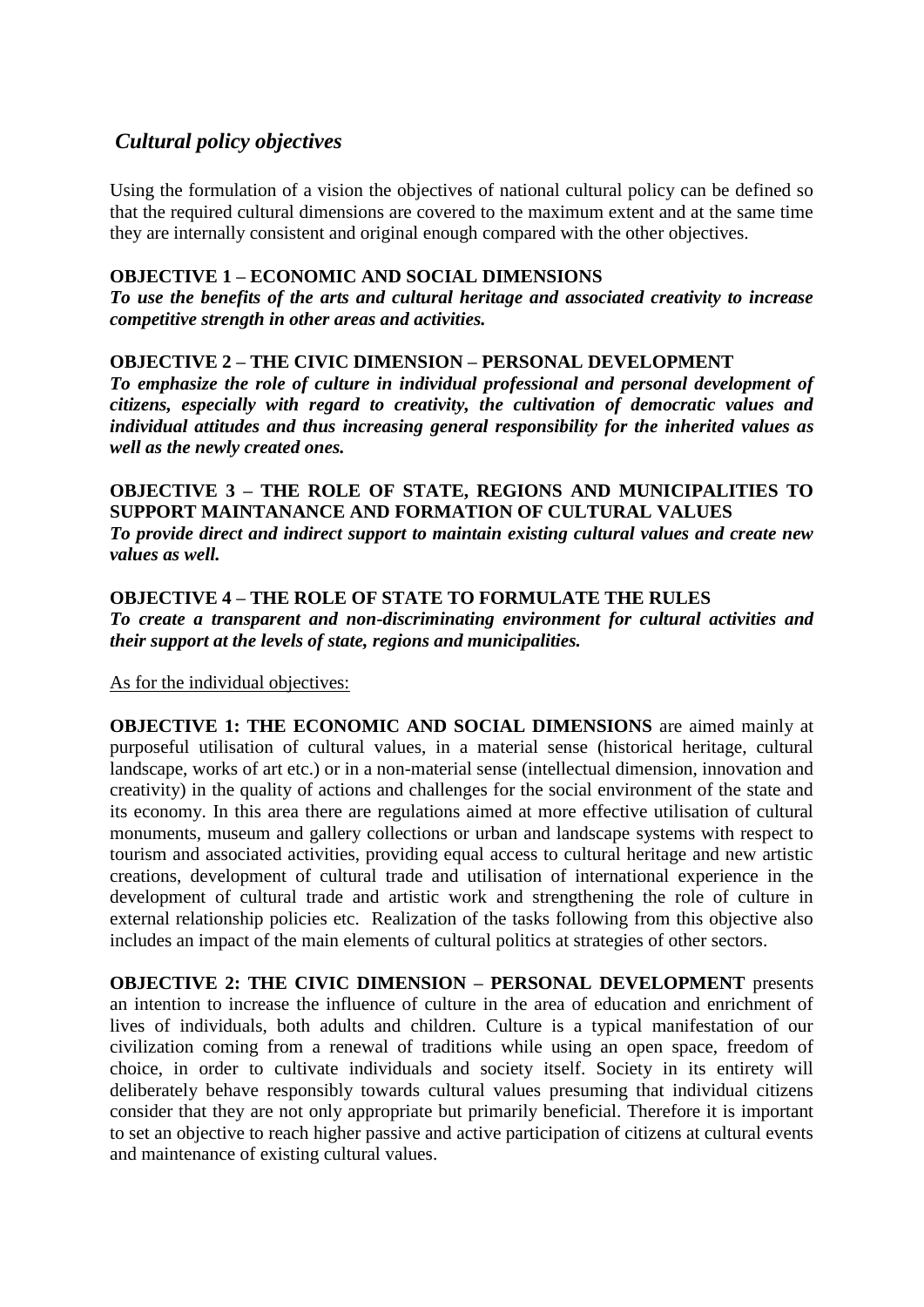**OBJECTIVE 3: THE ROLE OF STATE, REGIONS AND MUNICIPALITIES IN SUPPORT OF MAINTANANCE AND FORMING CULTURAL VALUES** formulates an issue that is commonly considered a main role of state that is the material support of maintaining cultural values created in the past and present. In respect of reforming public administration it is not possible today that this objective can be realized solely by state bodies and administration. This objective can be effectively fulfilled only providing the political pledge to distribute 1 % out of the state budget to support culture is fulfilled. Here belongs also the opportunity to use the means of EU funding (structural funds/IOP, ROP; community funds) where the bodies active in the area of culture have a directive or co-directive function. Another area is tax and budget policy aimed at overcoming the stereotype of considering culture as ... superstructure " or a department that has to do with what is "left over", and also creating tax benefits to encourage entrepreneurs to sponsor culture.

**OBJECTIVE 4: THE ROLE OF STATE IN FORMULATING RULES** expresses a key role of the state as a rule creator – legislator and administrator or "promoter" of their implementation. The rules have to be structured so that, similarly to application of the subsidiarity principle, their formation and realization belongs to an appropriate level (state, region, municipality), where these rules can be formed and realized with maximum effect in relation to the previous three objectives of cultural policy. At all level the rules have to be transparent, predictable and comprehensive, corresponding to the stated objectives and nondiscriminating so that the variety of cultural representations is supported. It is desirable to give support to the mutual cooperation of individual levels of public administration working together to prepare grant programmes so that in case of larger projects multi-source financing is made possible.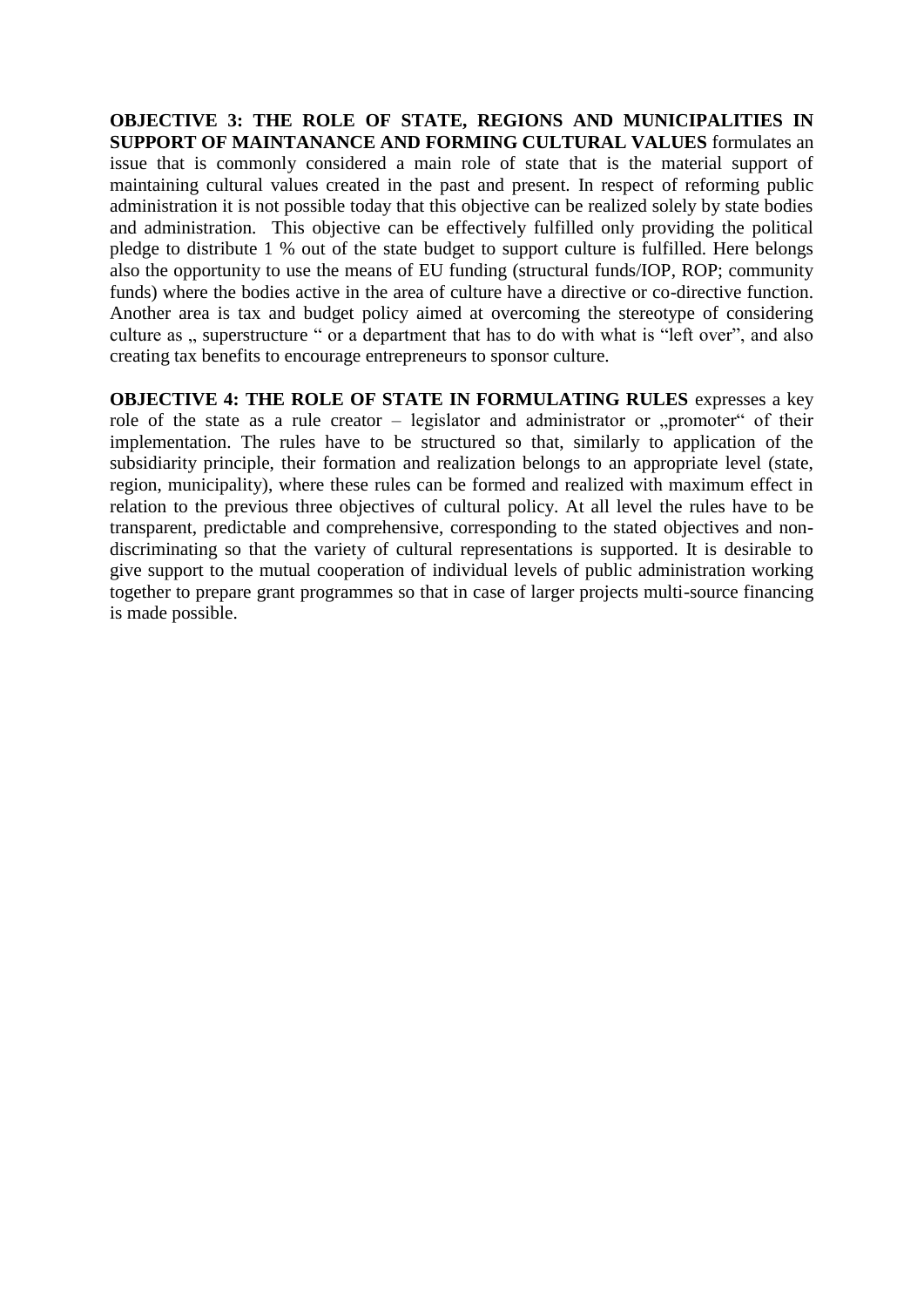# *Tasks and measures*

Practical measures towards realisation of the above listed objectives serve the purpose of fulfilling requirements of more objectives when they concur, for example: identification and protection of existing values creates conditions for their utilisation in the economy and so on. A hundred percent effect can be attained by fulfilling them to maximum – the strategy of national cultural policy cannot be based solely on fulfilment of some of the objectives.

Tasks/measures are classified according to individual objectives and there is a brief commentary on each one of them. Most tasks or measures that are listed as part of an objective are immediately connected to other objectives, which are commented on. Many of the tasks require close cooperation of different departments. The date of realization also states the order in which the implementation of the tasks should proceed.

#### **OBJECTIVE 1**

*To use the benefits of art works and cultural heritage and associated creativity in order to increase competitive strength in other areas and activities.*

Tasks/measures:

*1.1. Programme of mapping and analysis of needs of arts, culture and creative industries in the Czech Republic and a transfer of international experience.*

Czech cultural trade (industry) as well as cultural creative areas individually can utilize to a large extent the international experience of the countries that use their cultural potential more effectively. To be able to do that, it is necessary to map the current state, analyze the main issues of cultural trade and creation and at the same time to assess their solutions in other countries or regions (examples of best known methods) and the systems of their application in the Czech Republic.

Reference to other objectives: Objectives 3, 4 *Provided by: Ministry of Culture in cooperation with Ministry of Industry and Trade and Ministry of Foreign Affairs Check date: 2010*

*1.2. Utilization of an open coordination method aimed at more effective enforcement of the protection of cultural values and development of cultural diversity throughout the conceptual practices of regional and municipal bodies.*

Establishing an electronic platform for identification, sharing and promotion of the "best known methods" in various cultural areas, including preservation of the heritage fund as well as the results of the research will together help public service organisations apply the appropriate models of cultural values and promoting their further development.

Reference to other objectives: Objective 3 *Provided by Ministry of Culture Check date: 2009*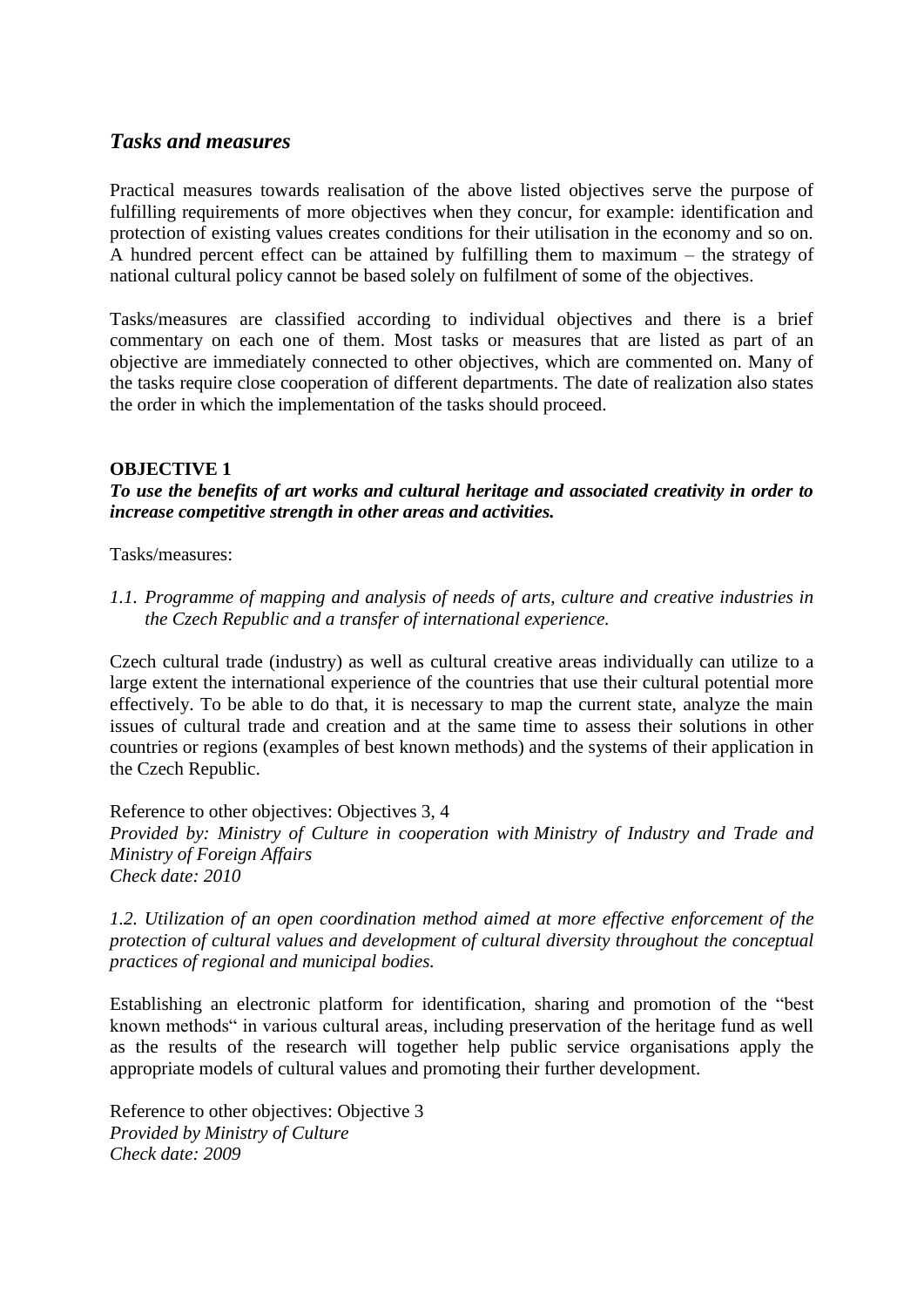#### *1.3. Programme evaluation of cultural contributions for other social spheres including the national economy*

Economic flows in the cultural sector so far provide insufficient data on their contributions to the domestic economy and non-economy sectors. The objective of this programme is to find out and analyze the volume of production and services in financial terms, to measure productivity in terms of its effect on individual cultural sectors and specific costs for units of output etc. One possible way is to create and utilize a "satellite account of culture" which aims to combine the cultural research and analysis of the structural, legislative and economic positions of bodies active in the area of preservation of cultural heritage and arts.

Reference to other objectives: Objective 4

*Provided by: Ministry of Culture in cooperation with the Czech Statistic Office Check date: 2010*

*1.4. Implementation of a criterion "benefits to creativity and innovation" in support for the programmes of Ministry of Culture*

In the EU and CR, equal opportunities and other programmes have already been implemented to meet these criteria. Taking innovation and creativity as an element of a certain solution or a complete project is undoubtedly important not only for certain segments of a society but for society as a whole, and deserves equal attention and opportunities.

*Provided by: Ministry of Culture Check date: 2009*

*1.5. System of utilization of the potentially immovable cultural heritage towards a more vigorous provision of cultural services and tourism services with higher added value.* 

There are still plenty of historical objects which are inefficiently utilized for providing services in the area of culture itself. Tourism and associated sectors including accommodation and catering services are others. Methodical and systematic of support of distribution and improving the net quality of services will be prepared in cooperation with the relative locations and bodies of the regional public administration. Primarily, the implementation of progressive management forms and information and communication technologies will be a part of the system along with the mechanisms making it simple to utilize these services, for example by families (discounts, loyalty bonus systems and others).

#### Reference to other objectives: Objectives 3, 4

*Provided by: Ministry of Culture in cooperation with Ministry of Regional development, and the regional and municipal bodies Check date: 2010*

*1.6. Support of copyright system development in accordance with international and law based on equanimity between legitimate right holders, various users of goods subject to copyright protection including enterprises and the public.*

Copyright is an adequate protection tool for authors of cultural values and those who invest their means into promotion of the results of creative activity, such as music companies, film producers, broadcasters and publishers. At the same time (for example) the system of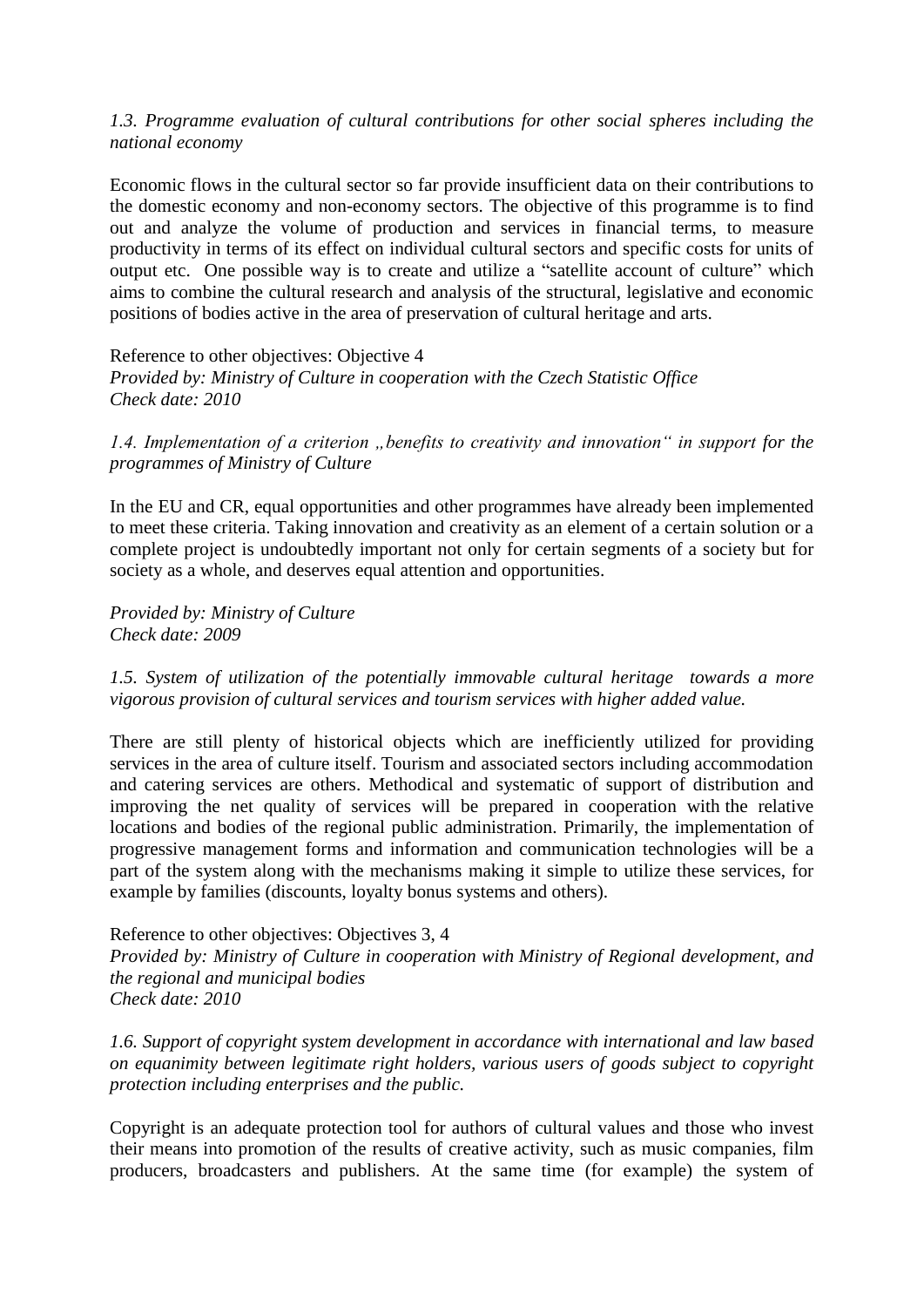exceptions and limitations as provided by current law facilitates access to cultural goods, scientific findings and other information to the general public. It regards mainly exceptions to serve the needs of libraries, museums, archives and education institutions. Cultural policy has to make an appropriate balance between the interest of authors and other originators including those who help promote the artistic results by their investments and balance that with those, who utilize such results, the users, such as mobile operators, cable television operators or other entrepreneur subjects or citizens who are the recipients.

Reference to other objectives: Objective 4 *Provided by: Ministry of Culture Check date: 2010*

#### *1.7. Pilot projects Public Private Partnership (PPP)*

So far our culture does not utilize such projects as PPP. Nevertheless it is an instrument with a potential to enable a transfer of experience in one area to another associated sector, mainly services. The potential of PPP projects in the cultural sphere will be tested and the experience utilized for other similar cases.

Reference to other objectives: Objective 3 *Provided by: Ministry of Culture in cooperation with the regional and municipal bodies Check date: 2010*

#### *1.8. More effective utilization of non-essential state property*

A review of all existing properties will be conducted within the national cultural institutions with the objective to check whether the property can been used in a more effective way providing it is owned by regional and municipal bodies. Any identified properties will be offered regional and municipal assistance according to their interest in accordance with current regulations.

*Provided by: Ministry of Culture Check date: 2010*

*1.9. Strengthening the role of culture in external relations, politics and promotion of economical interests abroad* 

In the form of the direct activities of Czech institutions, their participation in international projects such as festivals, expositions or regular various projects will be supported and act as "ambassadors" of the Czech culture.

*Provided by: Ministry of Culture in cooperation with Ministry of Foreign Affairs and Ministry of Industry and Trade. Check date: 2010*

#### *1.10. Art and culture at the World EXPO 2010*

Cultural projects should form one of the basic elements of the presentation of the Czech Republic at the EXPO 2010. In the past this model has already proven right and thanks to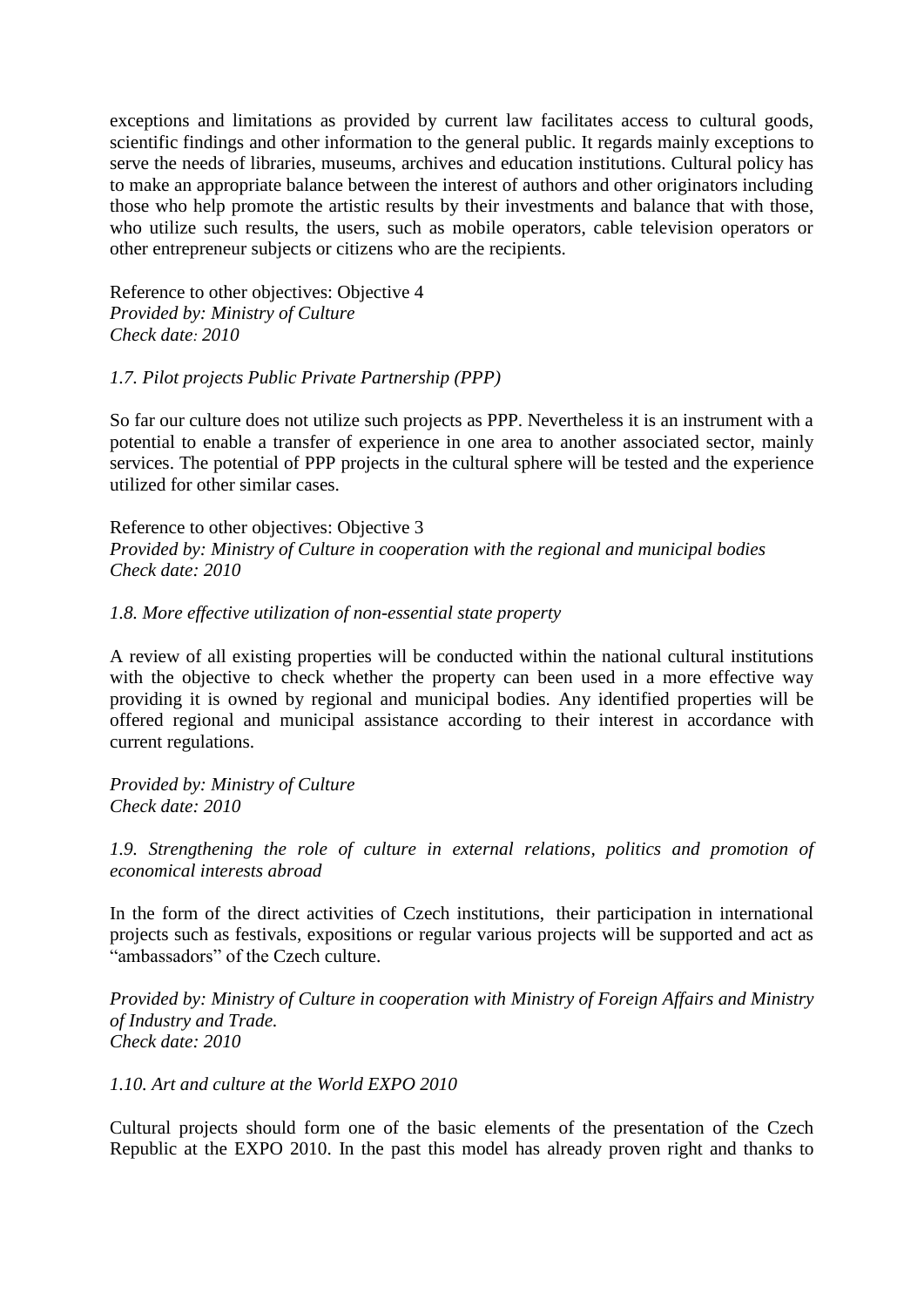attractive cultural experiences many other projects and products from different sectors have been made available to visitors.

Reference to other objectives: Objective 3

*Provided by: Ministry of Culture in cooperation with Ministry of Foreign Affairs and others resorts participating at the preparation of presentation of the Czech Republic at the World Expo 2010* 

*Check date: 2009*

## *1.11. Improvement of an attitude towards cultural goods and services from abroad imported to the domestic market*

According to the obligations following from international conventions it is desirable to facilitate an approach to cultural products and services from countries outside Europe to the Czech market. In the first place an analysis of access barriers has to be conducted and then projects ought to be drafted to address these issues. Other country's culture is a force which enriches domestic production and services in accordance with objective 1.

*Provided by: Ministry of Culture in cooperation with Ministry of Foreign Affairs and Ministry of Industry and Trade Check date: 2010*

*1.12. Utilizing the position of the Czech movies in the world and giving the opportunity of coproduction in order to expand cultural cooperation*

This regulation supports the presentation of Czech movies at foreign exhibitions, and widens possibilities of a coproduction being an instrument of more expansive distribution of Czech films. In the Czech Republic the procedure of providing a co-production status and associated administrative tasks are tedious and time consuming. And at the same time it is the film medium that can provide an immediate reaction and so increase an understanding of the Czech society and its culture and draw attention to cultural behaviour that can be used in other sectors.

Reference to other objectives: Objective 3 *Provided by: Ministry of Culture in cooperation with Ministry of Foreign Affairs Check date: 2010*

# *1.13. Help solving environmental issues by works of art*

Cultural traditions influence citizens´ everyday life and behaviour more than legislative regulations. Prevention of bad behaviour and encouragement of correct behaviour is the most economic way towards the protection of our environment. Development in the environmental area is so fast that classic forms of bringing up our youth and current education cannot sufficiently prepare the next generation for everyday life challenges. Works of art can effectively and permanently address any individual and thus give an internal warning against dangerous behaviour.

*Provided by: Ministry of Culture in cooperation with Ministry of Environment Check date: 2010*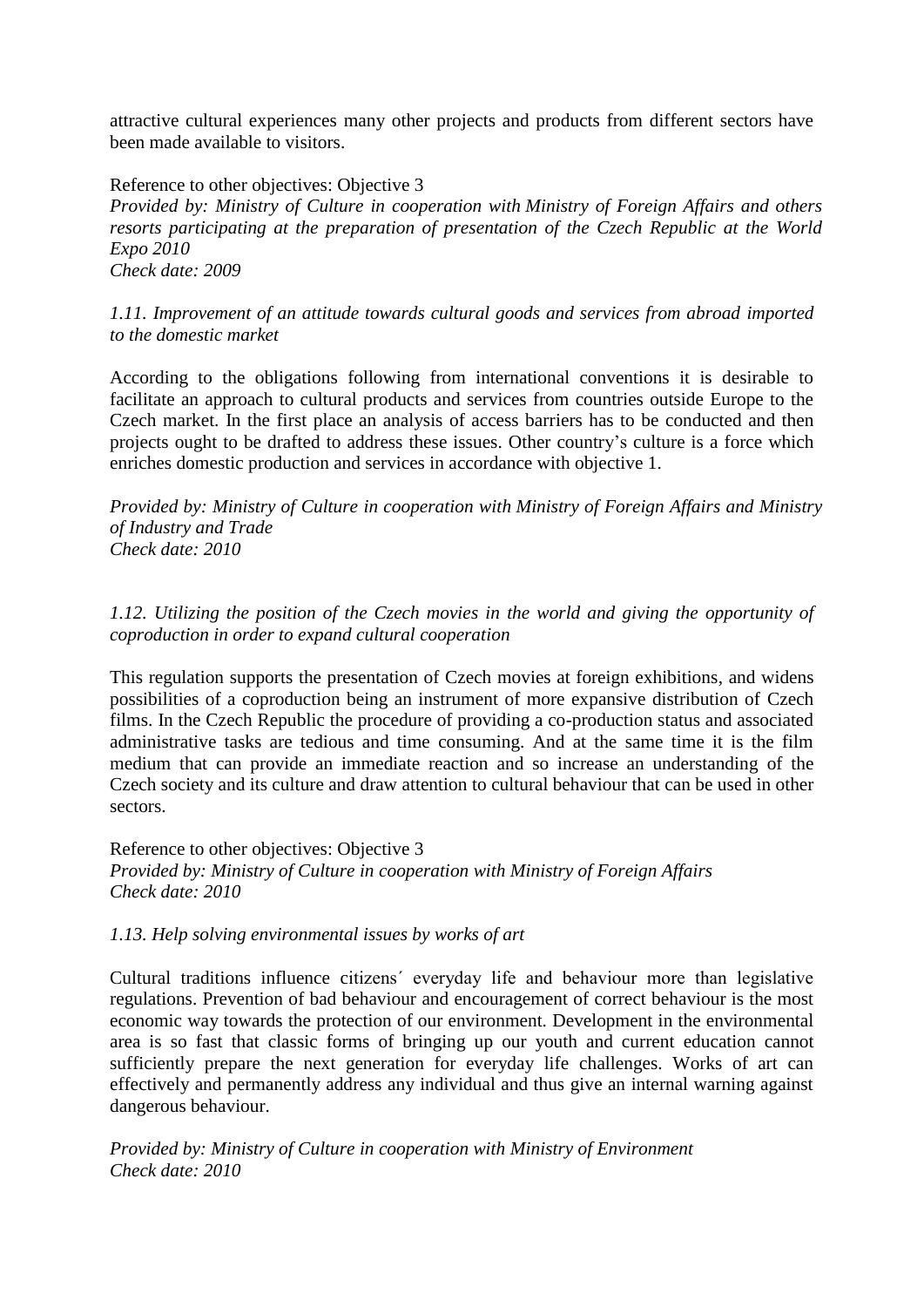#### **OBJECTIVE 2**

## *Accentuate the role of culture for individual professional and personal growth of citizens especially with respect to creativity development, cultivation of democratic values and individual attitudes towards increasing responsibility for inherited and current values*

#### Tasks/measures:

#### *2.1. Evaluation mechanism of the public cultural services choices*

The Ministry of Culture proscribes a mechanism to evaluate the benefit of public cultural services, and especially their quality, with respect to the role of services in civic professional and personal life. Based on the results a legislative and non-legislative support of this mechanism of public cultural services development will be constantly reviewed and updated.

*Provided by: Ministry of Culture Check date: 2010*

#### *2.2. Support of international and regional mobility of individual persons involved in the cultural arts*

The Ministry of Culture elaborates a programme in support of communication, contacts, internships etc. for the originators of cultural goods and programmes, students in fields associated with culture and managers of cultural facilities and others. The objective is to enlarge the space for promotion of European and world cultural influences and their understanding in the Czech Republic and also to facilitate promoting the Czech culture abroad. This programme will facilitate creation of portals and special web pages containing information related to all aspects of job markets in the area of culture and artistic mobility.

#### Reference to other objectives: Objective 3

*Provided by: Ministry of Culture in cooperation with Ministry of Education, Youth and Sports and Ministry of Foreign Affairs*

*Check date: 2010*

#### *2.3. Elaboration of supportive mechanisms of the modern art market*

The Ministry of Culture elaborates a collections supporting instrumental manual not only regarding public institutions but also private collections (of individuals and companies) and strategies to place modern art in foreign collections.

Reference to other objectives: Objectives 3, 4 *Provided by: Ministry of Culture in cooperation with Ministry of Foreign Affairs and Ministry of Trade and Industry Check date: 2010*

*2.4. Reinforcement of cultural education and cultural knowledge within educational facilities*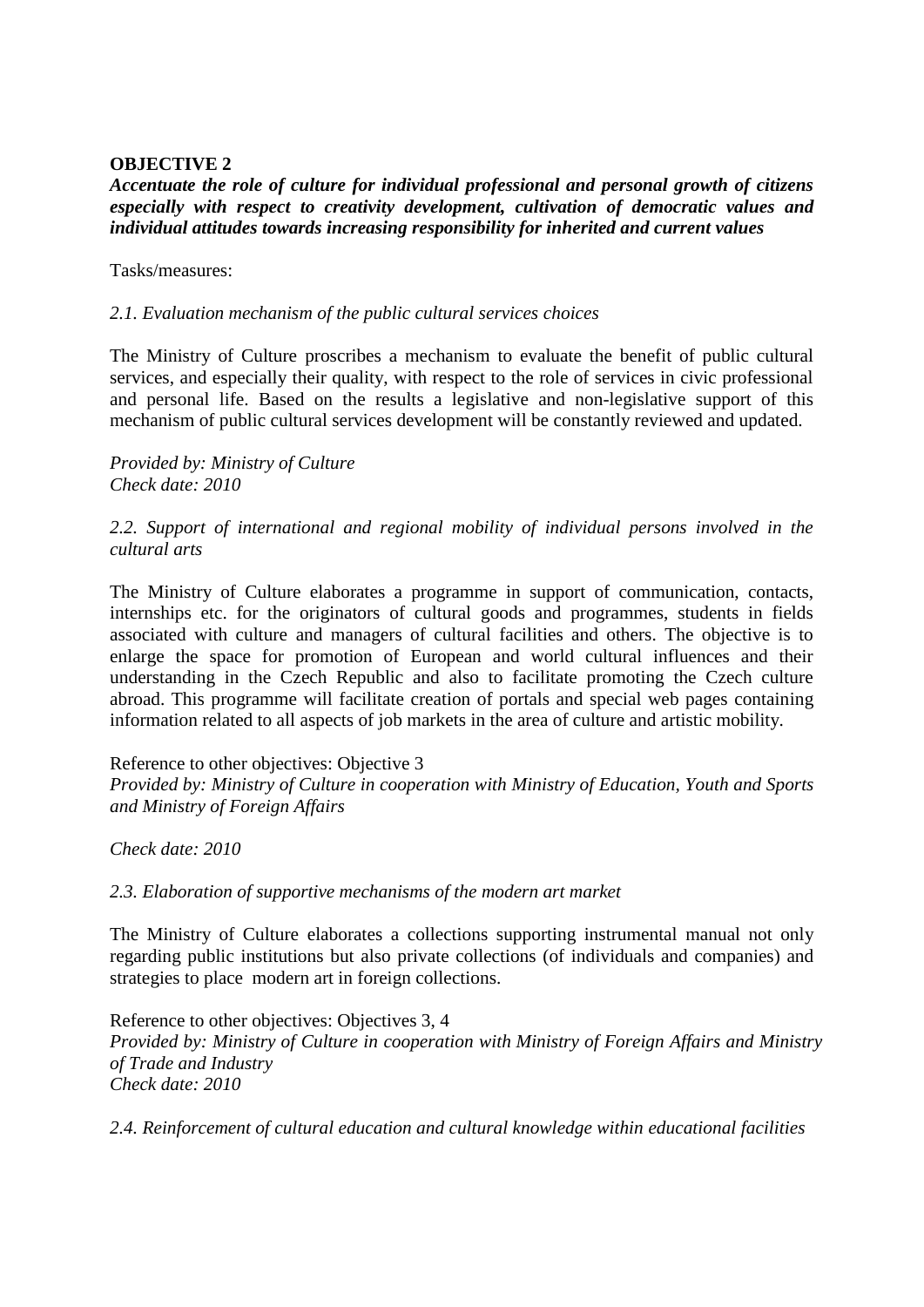Implementation and promotion of cultural knowledge (drama, music, film, dancing, arts and education) and development of talented individuals supports creativity and so better confidence in work and civic life. Education in the area of intercultural dialogue is promoted, that helps fight against prejudice towards different cultures and supports increasing responsibility for our cultural heritage. Cultural institutions themselves have to participate in this process.

*Provided by: Ministry of Culture in cooperation with Ministry of Education, Youth and Sports Check date: 2010*

*2.5. Support of projects facilitating access of handicapped citizens and minorities to cultural services* 

More attention needs to be given to eliminating barriers blocking a more active approach of handicapped persons to cultural goods and services. These projects are (for example) providing non-barrier entrance to buildings, installation of information systems for people with physical handicaps, providing specialized assistance services, application of an access system and others. Also, members of minorities will be a subject of specific attention that usually includes "new" minorities, whose integration with the domestic culture is mutually beneficial for everyone.

Reference to other objectives: Objective 3 *Provided by: Ministry of Culture Check date: 2010*

*2.6. Enhancing voluntary activities in protection, promotion and cultivation of our cultural heritage*

Voluntary activities create a common base for providing cultural services in the area of nonmaterial cultural heritage and non-professional artistic activities. In the area of cultivation of material cultural heritage these activities are not utilized enough by far in comparison to Anglo-Saxon countries. The Ministry of Culture elaborates a pilot project evaluating current experience and providing their application under local conditions.

*Provided by: Ministry of Culture Check date: 2010*

*2.7. Increasing public awareness and all involved subjects regarding copyright legal regulations*

In connection with the development of new technologies enabling and facilitating mass production and promotion of author crafts and other goods subject to copyright protection, there is a lack of awareness of the thin line between legal use of these non-material cultural goods and breaching the law, commonly labelled as pirating. It is highly desirable to elaborate and realize educational programmes in the area for civilians as well as respective institutions and other organizations.

*Provided by: Ministry of Culture and Ministry of Education, Youth and Sports Check date: 2010*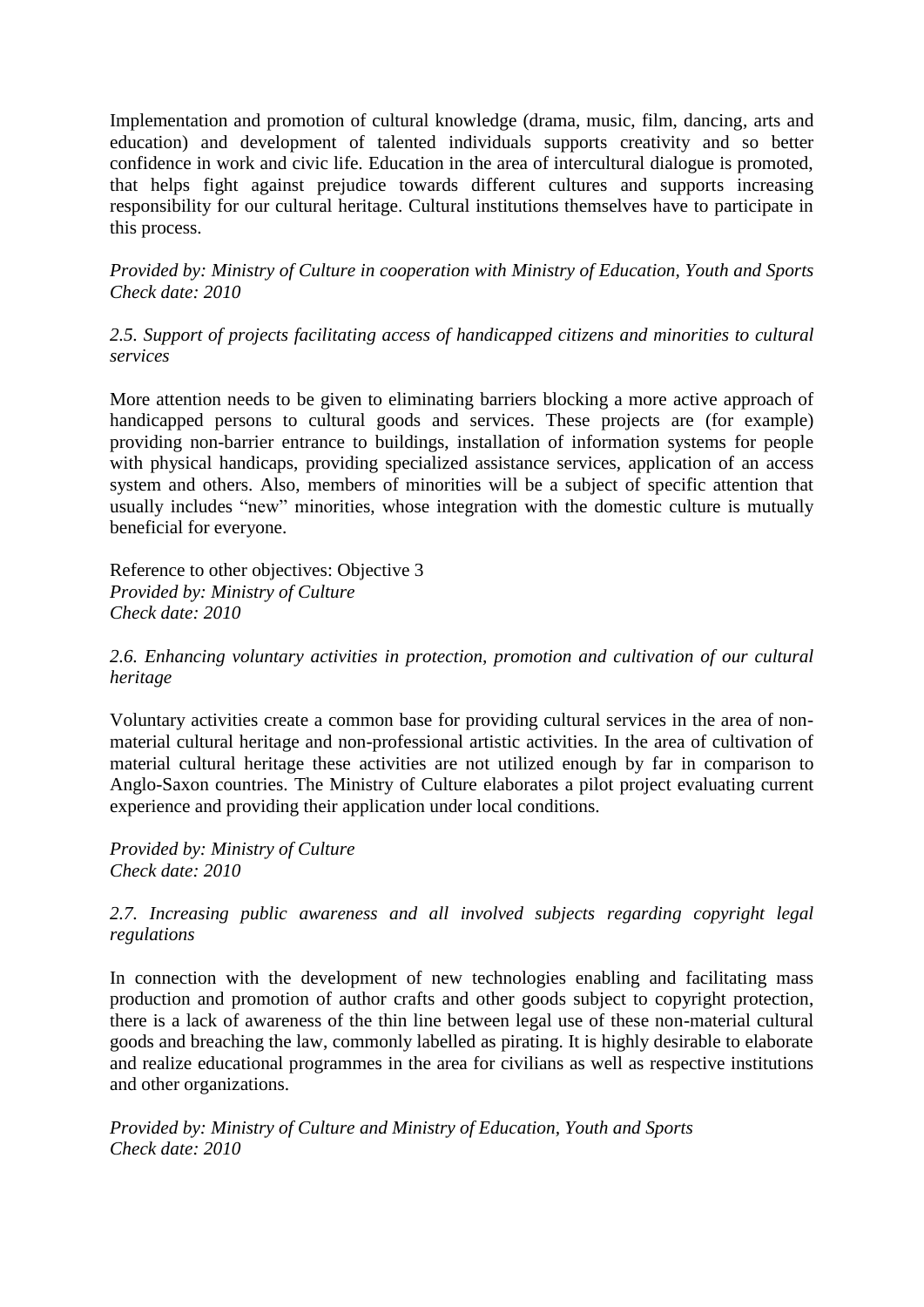2.8. Increasing number of students at Czech colleges and universities in arts and cultural *sectors*

The Czech art school system and education in the area of cultural institution management reaches international quality parameters. This phenomenon is usable also for foreign presentation of Czech economic interests because the foreign graduates at the Czech art schools could become "ambassadors" of commercial interests and other associated spheres in their country of origin. It is desirable to conduct an analysis of the potential and barriers that may be blocking its full utilization and consecutively elaborate project objectives for its exploitation.

*Provided by: Ministry of Culture in cooperation with Ministry of Education, Youth and Sports and Ministry of Foreign Affairs* 

*Check date: 2010*

*2.9. Support of a system of lifelong learning for cultural workers*

To reach the given objectives of the national cultural policy is basically ensured by qualified professionals. At times of dynamic change it is necessary to permanently update a system of professional education for cultural workers and introduce a system of accredited education for selected fields in the cultural area.

*Provided by: Ministry of Culture in cooperation with Ministry of Education, Youth and Sports Check date: 2009*

#### **OBJECTIVE 3**

*To provide direct and indirect support of maintenance of existing cultural values and their cultivation and utilization as well as origination of new values*

Tasks/measures:

# *3.1. Higher motivation of owners of historical monuments towards continuous cultivation of heritage fund*

In the past fifteen years the state and regional administrational bodies have invested considerable amount of finance into cultivation and protection of historical monuments and reconstruction of their cultural value. Lump-sum investments would be come to nothing had there been low motivation of the owners (positive and negative, that is support and sanctions). Therefore it is necessary to adopt measures that will motivate owners of historical monuments to continually reconstruct their property and evaluate state and other public means invested into preservation of the heritage fund so far.

Reference to other objectives: Objective 1 *Provided by: Ministry of Culture in cooperation with Ministry of Finance Check date: 2010*

*3.2. Supportive programme of preservation of petty cultural landscape monuments*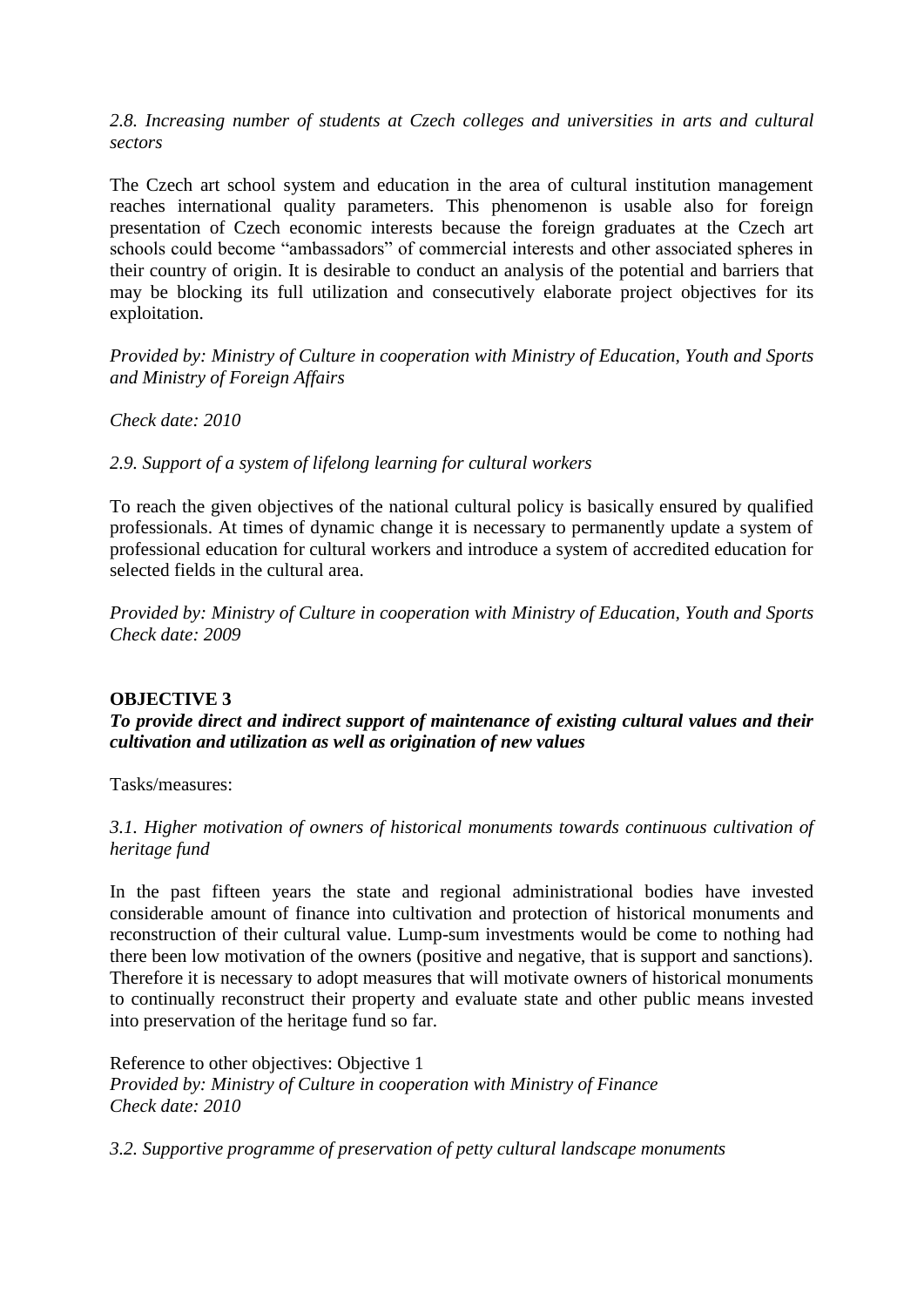Hitherto insufficient preservation of cultural landscape monument that are often determining its character, for example Calvarias, byways, small technical artefacts etc. will be supported based on specific donations and a motivation programme elaborated by the Ministry of Culture.

*Provided by: Ministry of Culture Check date: 2010*

*3.3. Support of acquisition activities of museums, galleries, libraries and National film archive*

Along with a standard acquisition activity the current period is characteristic of a large number of opportunities to gain cultural goods of an exceptional importance, cultural monuments, libraries or archives that newly appeared on the market in connection with their owners' changes in recent years. In the same fashion libraries should keep and document the still wider library fund of domestic and foreign production including new media and electronic resources. It is essential to use this opportunity systematically and based on clearly stated rules and methods.

Reference to other objectives: Objective 1 *Provided by: Ministry of Culture Check date: 2010*

*3.4. Support of enhanced material, space and technical grounds of museums, galleries and libraries*

Conditions for the active operation of many cultural institutions do not suffice current requirements for protection, specialized care and utilization of millions of movable cultural goods. A reconstruction of the areas where these goods are kept is required, and in other cases a new construction is mandatory or removal of depositories of exhibits into buildings that have so far been used for other purposes. The Ministry of Culture will conduct a revision of the current state and define priorities, types of solutions and costs.

*Provided by: Ministry of Culture Check date: 2010*

*3.5. Supportive programme of modernization of cultural infrastructure to provide modern cultural services with higher added value*

Despite the existence of a broad network of cultural facilities, most of them are equipped with out-of-date technologies. The programme objective is to repair and modernize all the nationwide centres providing technological grounds and consulting and assistance in distribution and promotion of products and services in the areas of book stock, book production and distribution, film, music and modern art, modern art crafts, theatre, dancing, multimedia and creation of nationwide networks of modern multifunctional centres providing cultural services in the areas of modern art and librarianship.

*Provided by: Ministry of Culture in cooperation with the regional and municipal bodies Check date: 2009*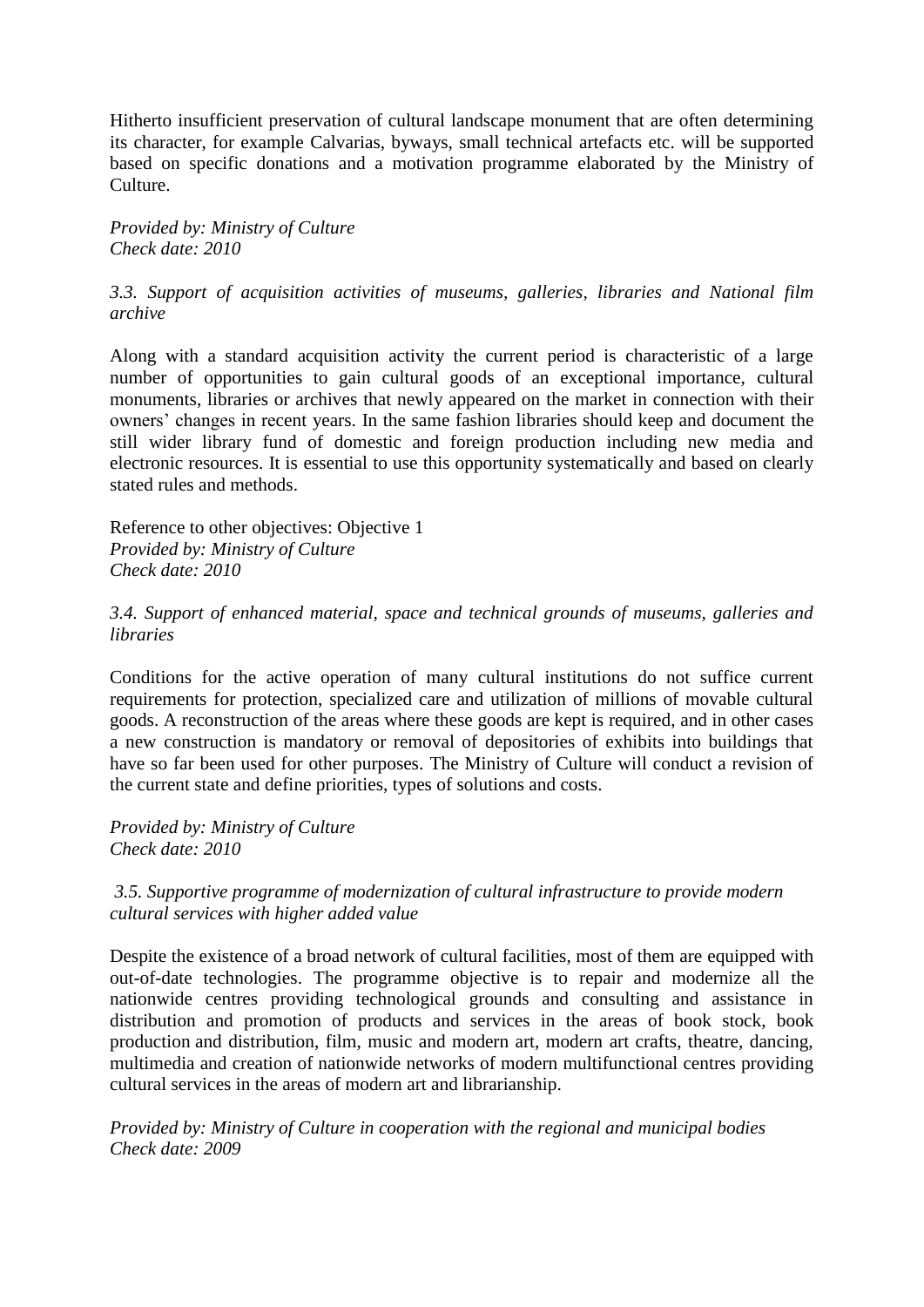#### *3.6. Digitalization of cultural content*

Digitization of a cultural content material is a current urgent task as it is a method of preservation and protection of the original carriers of information, and a tool for getting highquality information across to public in an effective way. Digitization of cultural material could significantly contribute to higher efficiency of the national administration; to give an example there is a currently published document on digitization of the Central registry of cultural heritage including supplements containing important and often hardly accessible information on heritage funds. The Ministry of Culture therefore elaborates the National strategy for digitization of cultural content that will clearly specify tasks in this area.

Reference to other objectives: Objectives 1, 2 *Provided by: Ministry of Culture in cooperation with Ministry of Interior Check date: 2009*

*3.7. Creating conditions for permanent maintenance and disclosure of digital documents as an important part of cultural heritage*

Development of information and communication technologies is the reason for the increased volume of different types of digital documents. Digital documents are not yet perceived an integral part of cultural heritage. The legislative, organizational and technical conditions for permanent maintenance and disclosure to future generations are lacking. Therefore there could be irreversible losses of cultural heritage. We propose legislative revision of obligatory creation of certified data storages and other systems guaranteeing permanent maintenance and disclosure of digital documents (for example the Czech digital library run by the Czech national library).

*Provided by: Ministry of Culture Check date: 2010*

#### *3.8. Support of selected projects from IOP programme and cooperation with regions at ROP realization*

The Ministry of Culture performs the function of a mediating body for the Integrated operational programme –cultural area. Based on documents approved by the European Commission on December 22, 2007 it is presumed that a finance drawdown will reach up to six billion CZK. In this context regions will also participate while drawing resources from the Regional operational programme – cultural area in order to reach a higher synergistic effect accessing EU funds. The fulfilment of cultural policy objectives is of high priority.

Reference to other objectives: Objectives 1, 2

*Provided by: Ministry of Culture in cooperation with regions and Ministry of Regional development*

*Check date: 2010*

*3.9. Support of cinematography production*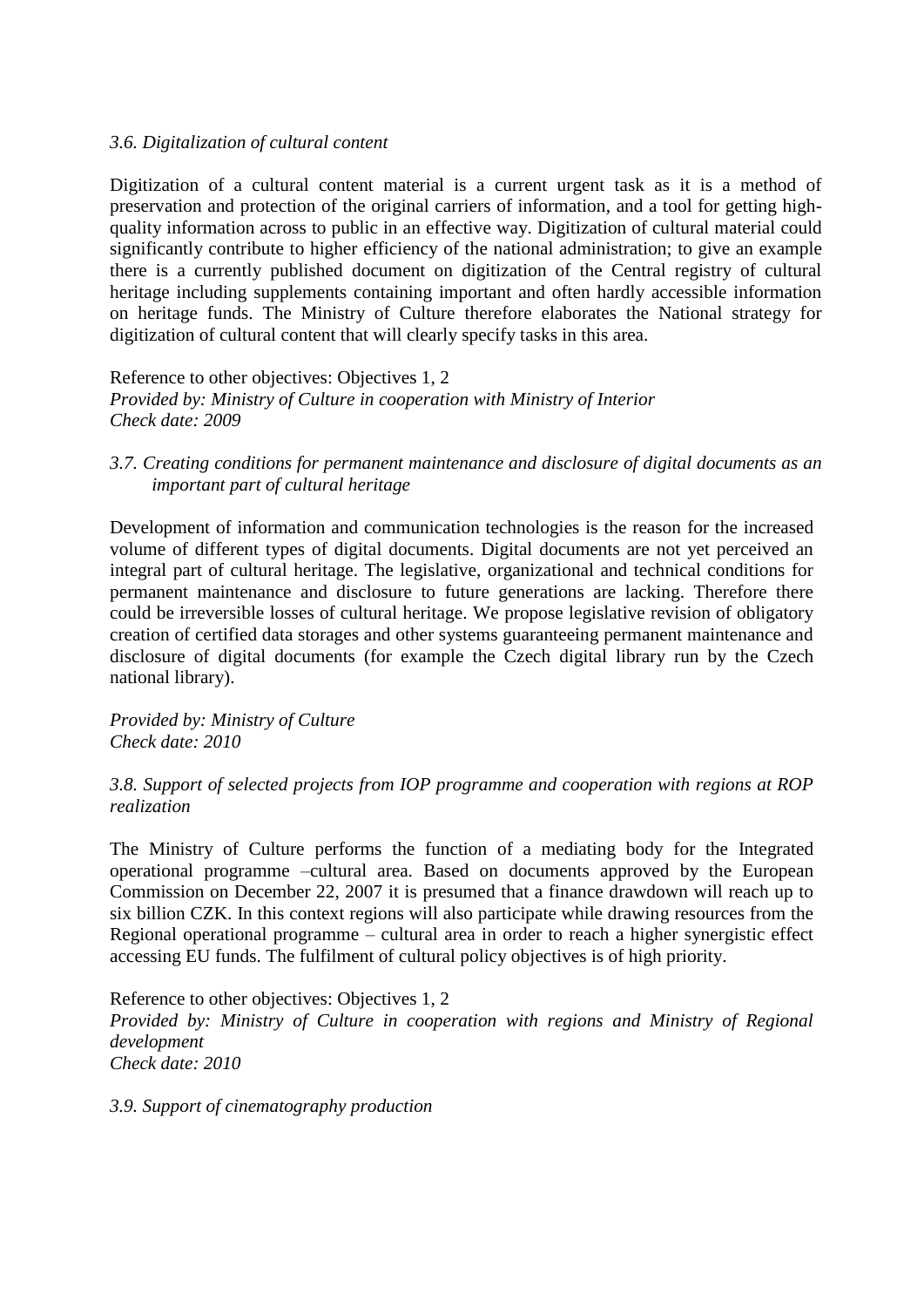The Ministry of Culture provides means to the State Fund for Czech Cinematography Support and Development also in form of annual direct subsidy from the state budget according to disposable financial means.

Reference to other objectives: Objective 1 *Provided by: Ministry of Culture Check date: 2009*

#### *3.10. Projects of cooperative and long term financing*

Currently The Ministry of Culture, regions and municipalities dispose of certain experience from the pilot projects of coordinated long term financial support for creating cultural infrastructure including a support of certain important projects. This practice will systematically continue and the results evaluated for elaboration of a model support system. *Provided by: Ministry of Culture Check date: 2010*

#### *3.11. Development of low-budget resources for cultural support*

Public budgets do not and cannot investigate the volume of resources necessary for fulfilment of cultural policy objectives. One of The Ministry of Culture's tasks is to actively seek out possibilities of creating outside-budget resources and continue to systematically create the appropriate conditions. A well-proven tool for outside-budget resources for cultural development in Europe is the utilization of lottery profits.

Reference to other objectives: Objective 1 *Provided by: Ministry of Culture in cooperation with Ministry of Finance Check date: 2010*

#### *3.12. Enhancing motivation for private cultural support*

The capacity for donating or sponsoring is very large in general. The motivation system will be tested in a framework of pilot projects aimed at minor contributors. The evaluation of pilot projects will bring suggestions for legislative changes. Possibilities of tax relief for sponsors combined with stricter rules for the receivers of sponsors´ gifts (see also – receivers of public financial means – on condition of non-profitability that is recycling any profit within the project itself).

Reference to other objectives: Objective 4 *Provided by: Ministry of Culture in cooperation with Ministry of Finance Check date: 2010*

#### **OBJECTIVE 4**

*Creating transparent and non-discriminatory environment for cultural activities and their support at the levels of state, regions and municipalities.* 

Tasks/measures:

*4.1. Amendment to the Law on Preservation of Historical Monuments*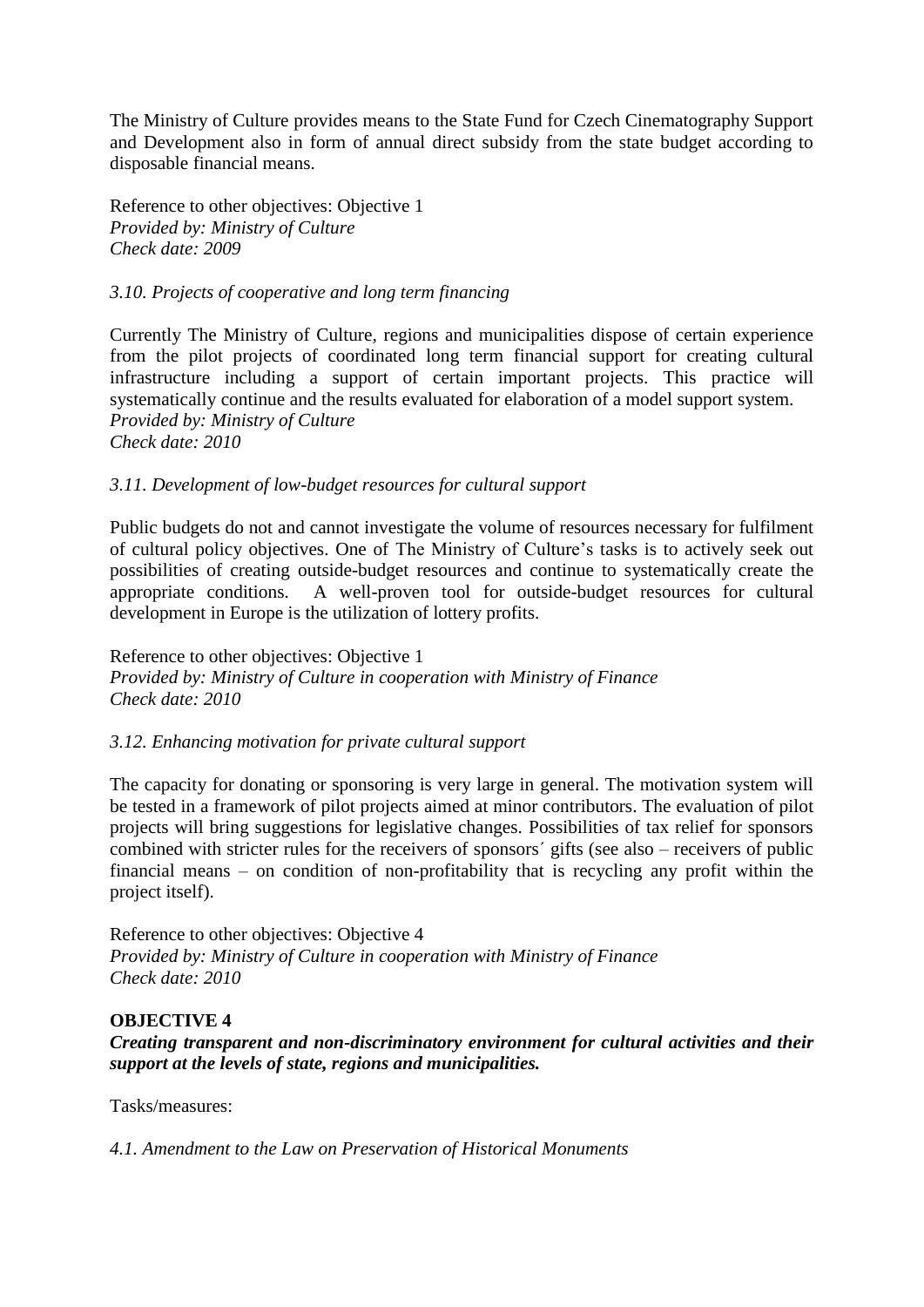The key principle of the preparation of the new law on the heritage fund is establishing a link to the new system of administration and building law with the objective to ensure an optimum care for the heritage fund in the most effective, simplified and transparent method. The law on the heritage fund brings a new definition of public interest regarding protection of national cultural heritage, enhancement of legislative confidence of the owners of cultural monuments, simplifying the performance of public administration in the area of monument protection, increasing legal enforceability and controlling activity in the area of national monument protection, decreasing the bureaucratic burden of the owners of cultural monuments and enhanced reimbursement for limitations of ownership rights by ways of better cohesion with tax regulations so that the owners of cultural monuments are motivated to continually care for their property in the best way possible to maintain their value.

Reference to other objectives: Objectives 1, 3 *Provided by: Ministry of Culture Check date: according to the Governmental plan of legislative objectives*

#### *4.2. Care for non-material cultural heritage*

Non-material cultural heritage such as folk music, theatre, dance, rituals and traditional crafts are an essential part of the national cultural treasure and one of the cornerstones of the cultural identity of civilian and local communities, but their cultivation is not firmly imbedded in the legal system of the Czech Republic in a way similar to protection and cultivation of material cultural heritage, neither is it comparable in an international context. The ratification of the Agreement on preservation of non-material cultural heritage creates a legal framework to cultivate cultural heritage.

Reference to other objectives: Objectives 1, 2, 3 *Provided by: Ministry of Culture Check date: 2010*

# *4.3. Repatriation of illegally exported cultural goods in the framework of the EU and application of the directive No. 7/93/EEC*

After the Czech Republic joined the EU in 2004 the Ministry of Culture in cooperation with Ministry of Internal Affairs managed to repatriate several monuments that had been illegally exported outside of the territory. Our objective is to continually deepen and intensify such activities internally as well as on level of departmental cooperation between the ministries and central national bodies of other EU member states. The Ministry of Culture will therefore initiate the necessary changes on the level of communitarian law, mainly concrete changes of the directive No. 7/93/EEC.

*Provided by: Ministry of Culture Check date: 2010*

#### *4.4. Amendment of the Law on Cinematography*

The Ministry of Culture will submit a draft bill on cinematography. The objective is systematic institutional provision for the enhancement of transparency of national support for film-making, further development of the Czech film industry and an increase of competitiveness in the international market.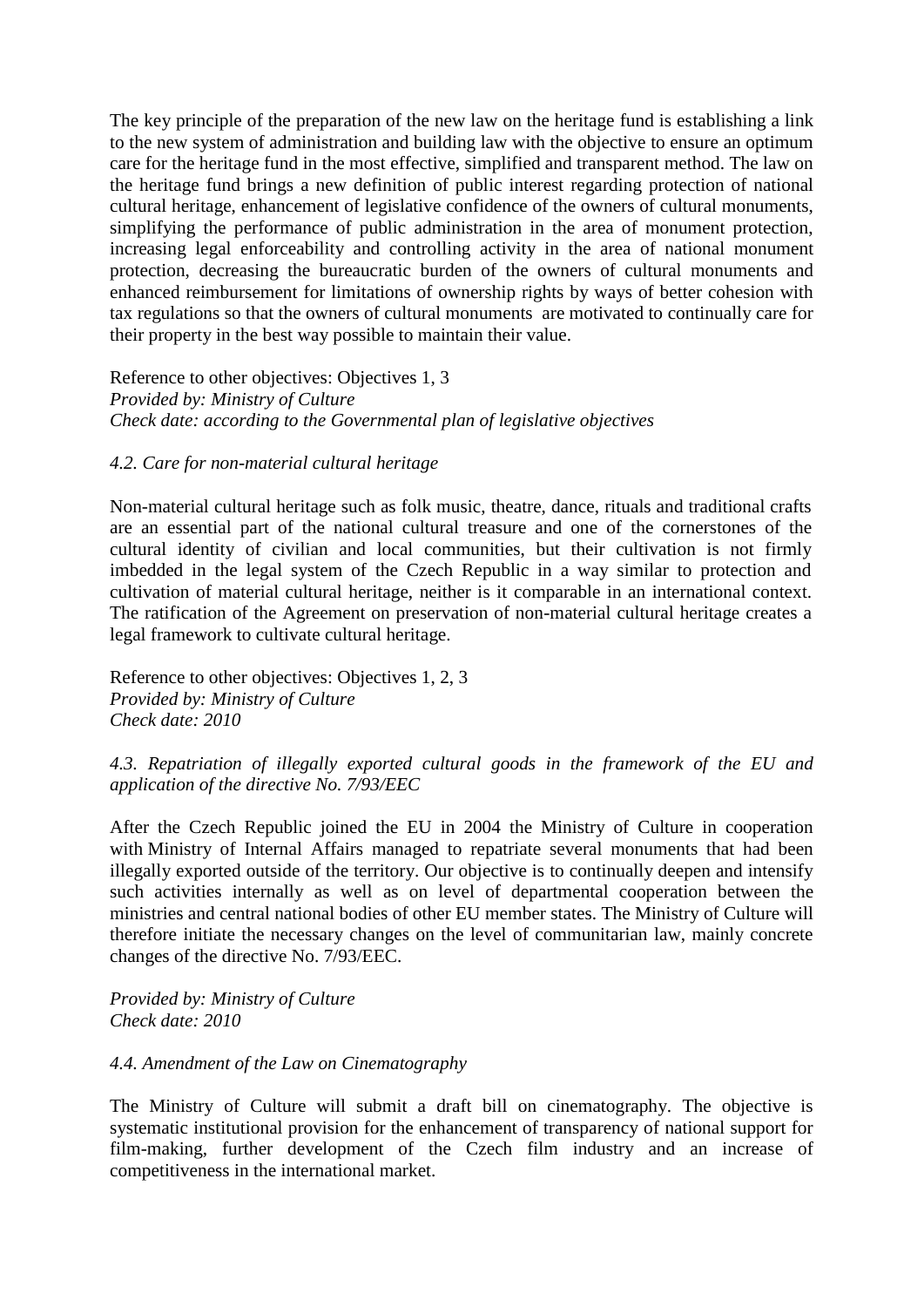Reference to other objectives: Objectives 1, 3 *Provided by: Ministry of Culture in cooperation with Ministry of Industry and Trade Check date: 2009*

#### *4.5. Application of EU rules for audio-visual production and media diversity*

The relevant EU directive reflects the technological progress in the area of audio-visual and media in general, which radically transforms the environment for related activities. The application of the new rules has to happen in a transparent way.

*Provided by: Ministry of Culture Check date: 2010*

*4.6. Establishment of regional coordination bodies for improved utilization of the heritage fund.* 

Coordination of activities related to the heritage fund between the state, regions, municipalities and other subjects involved, and between the regions especially will improve opportunities for more systematic sustainable exploitation of its potential. In this way, an environment for more complex projects reaching beyond the regional borders can be created. Coordination bodies can formulate these common programmes and enhance the quality and extent of the services provided.

*Provided by: Ministry of Culture in cooperation with the regional and municipal bodies Check date: 2010*

#### *4.7. Increased public participation in public cultural institution's activities*

Cultural facilities should react more to the needs and demands of the wider public. One of the alternatives is a higher involvement of citizens at creating cultural programmes as well as regular evaluation of the effects of activities of such facilities.

Reference to other objectives: Objective 2 *Provided by: Ministry of Culture Check date: 2010*

#### *4.8. Transformation of cultural institutions*

An experience of the public administration transformation process proves that national cultural institutions could provide better public cultural services similarly to institutions governed by public law. Therefore the Ministry of Culture will elaborate a draft of the relevant legal regulations.

*Provided by: Ministry of Culture in cooperation with regions and municipalities Check date: 2010*

*4. 9. Enhancement of employees´ remuneration in the area of culture*